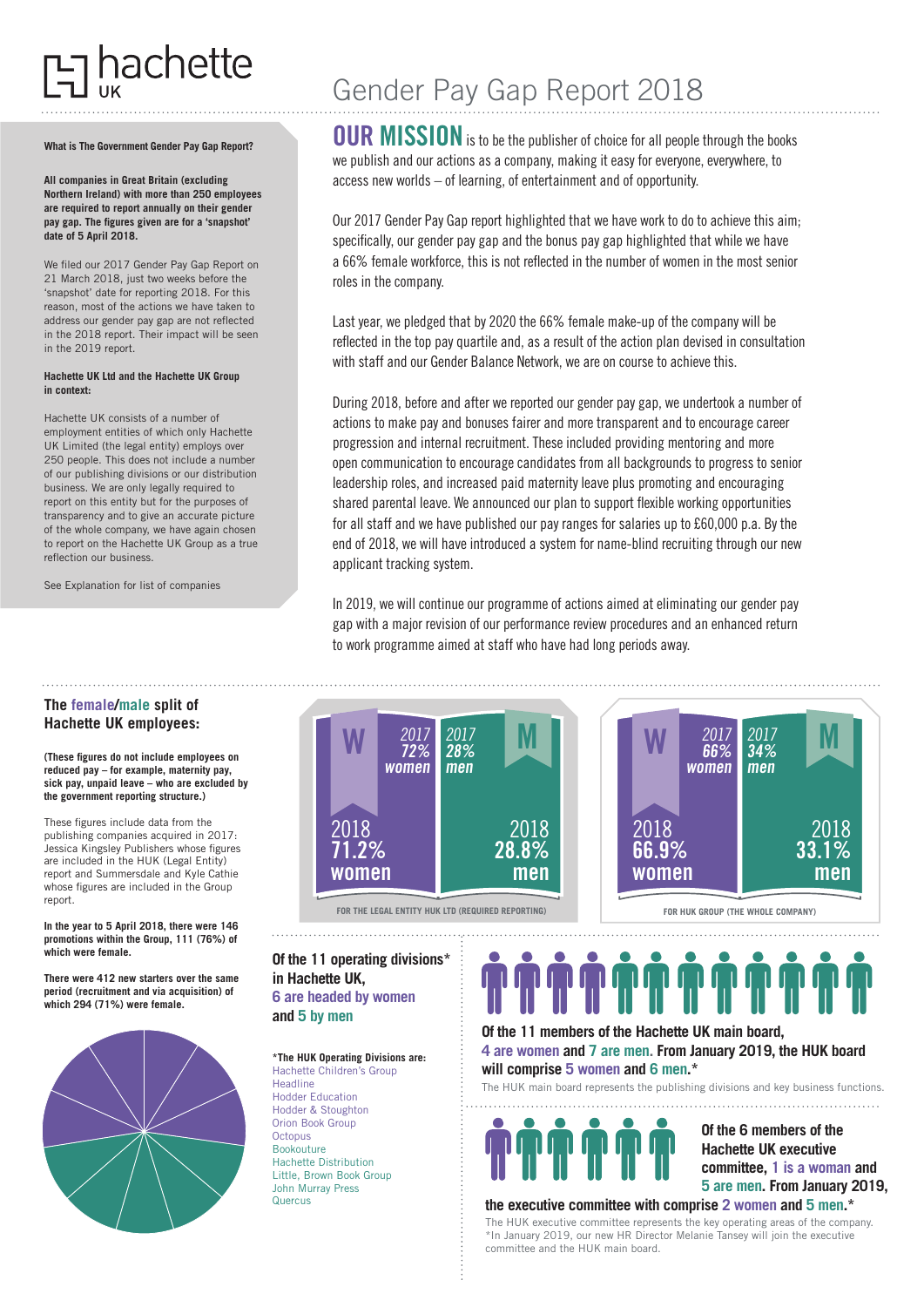## **THE HACHETTE UK LTD (the legal reporting entity)** MEDIAN GENDER PAY GAP FOR 2018 IS 20.1% (2017: 24.7%) THE MEDIAN BONUS GENDER PAY GAP IS 28.5% (2017: 38.5% \*\*

#### **The improvement on 2017 is explained by an increase in the number of women in the middle and upper pay quartiles, but it remains high because of**

- The higher number of men in very senior roles in the company
- The higher proportion of women in the lower-middle and lower pay quartiles (although this is decreasing)
- The bonus pay gap is based on actual payments, and does not reflect the higher number of women working flexibly and part-time
- The hourly rate pay gap is affected by the exclusion from government figures of employees on reduced pay (e.g. statutory maternity pay, statutory sick pay, unpaid leave)
- The inclusion of Jessica Kingsley Publishers

## **THE HACHETTE GROUP (the whole company)**  MEDIAN GENDER PAY GAP IS -0.6% (2017: -1.3%) THE MEDIAN BONUS GENDER PAY GAP IS -0.8% (2017: 1.6%)

#### **The difference is due to:**

- Fluctuations in our workforce make-up with routine employee turnover as well as the inclusion of all three companies acquired in 2017: Jessica Kingsley Publishers, Summersdale and Kyle Cathie
- Bonus payments (for men and women) will always vary depending on the criteria under which they were awarded

The pay gap is not the same as pay inequality which is against the law. Hachette UK is fully compliant with the law.

## **\*\*There was an error in the reporting of the 2017 median bonus gender pay gap. It was incorrectly reported as 62.8%. The correct figure is 38.5%**

**These are the figures we are required to present in the government's Gender Pay Gap reporting. On the 'snapshot' date of 5 April 2018:**

## **HOURLY RATE**

**Women's hourly rate is:**

The median gender pay gap shows the difference in the midpoints of the ranges of hourly rates of pay for men and women. It is calculated by ranking all the figures in descending order from the highest to the lowest and taking the figures in the middle of the list. This avoids skewing by figures at either end of the scale.

The mean gender pay gap is the difference in average hourly rates of pay that male and female employees receive. 2018: 20.1% lower (median) 2017: 24.7% lower (median) 2018: 30.4% lower (mean) 2017: 29.7% lower(mean)

**FOR THE LEGAL ENTITY HUK LTD FOR HUK GROUP**

2018: 17.8% lower (mean) 2017: 14.2% lower(mean)

2018: 0.6% higher (median) 2017: 1.3% higher (median)

The difference between 2017 figures and 2018 figures can be partly explained by the inclusion of data from the companies acquired in 2017: JKP, Summersdale and Kyle Cathie.

## **PAY QUARTILES**

## **FOR THE LEGAL ENTITY HUK LTD**





## **BONUS PAY**

## **Women's bonus pay is:**

Unlike the hourly rate of pay, the bonus is based on absolute values and not calculated pro rata. This means that those on part-time contracts **(89% of our part-time workers are women)** receive a smaller overall bonus, which affects the size of our bonus pay gap.

| 2018: 28.5% lower (median)                            |  |  |  |
|-------------------------------------------------------|--|--|--|
| 2017: 38.5% <sup>**</sup> lower (median)              |  |  |  |
| 2018: 71.9% lower (mean)                              |  |  |  |
| 2017: 79.6% lower (mean)                              |  |  |  |
| HUK LTD (REPORTING ENTITY)<br>** corrected from 62.8% |  |  |  |

|                           | 2018: 0.8% higher (median) |  |  |  |  |
|---------------------------|----------------------------|--|--|--|--|
| 2017: 1.6% lower (median) |                            |  |  |  |  |
|                           | 2018: 62.2% lower (mean)   |  |  |  |  |
|                           | 2017: 67.1% lower (mean)   |  |  |  |  |
| HUK GROUP (WHOLE COMPANY) |                            |  |  |  |  |

## **WHO RECEIVED BONUS PAY?**

These figures are affected by the proportionately high number of women recruited into the business in the reported year (2017/8 info). Those recruited after the bonus payment date will not have received a bonus in that year.





## **DECLARATION**

**We confirm that the information and data reported are accurate and in line with the UK government's Equality Act 2010 (Gender Pay Gap Information) Regulations 2017.**

DAVID SHELLEY Chief Executive Officer, Hachette UK